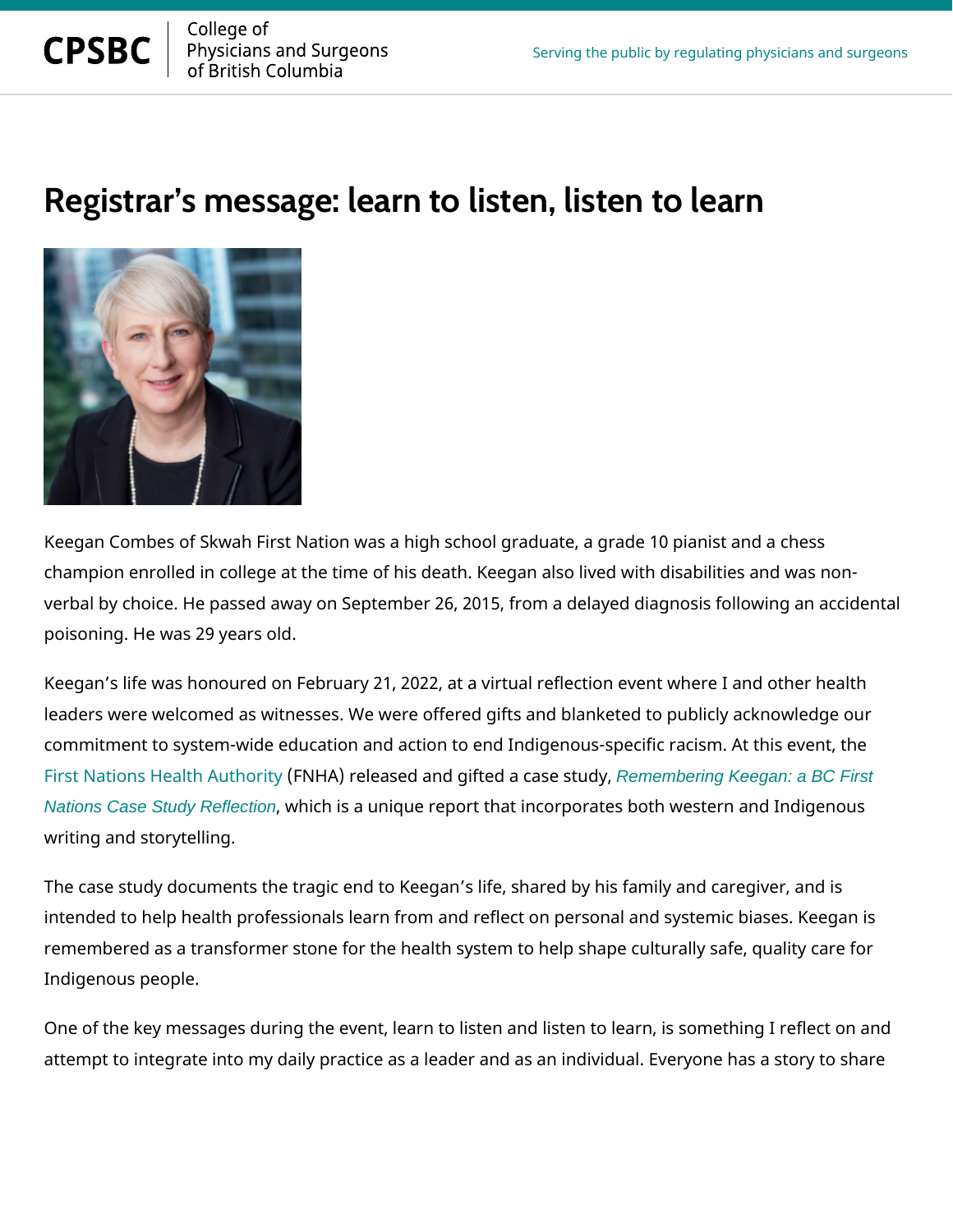that has shaped who they are and how they interact with the world. Honou we become more aware of the impact of one s past on present-day circums better care for patients.

The importance of listening is one of the core themes in the Codidencouse s new [Cultural Safety, Cultural Humility, and Anti-racism](https://www.cpsbc.ca/files/pdf/PSG-Indigenous-Cultural-Safety-Cultural-Humility-and-Anti-racism.pdf), which was developed collaboratively with Nurses and Midwives and approved by the Board in February.

The practice standard responds to the findings and recommendations in Di report Plain Sight, by setting clear expectations and principles for registrants Indigenous patients. Providing culturally safe care to Indigenous patients registrants.

During the development phase, the two colleges engaged in an extensive ' Indigenous patients, registrants, the FNHA, and other health partners. We Indigenous advisors who guided us in this work: að[ma, ot (Davis McKenzie k'·unYm[n (Joe Gallagher) of Tla amin Nation, Tlesla II (Dr. Evan Adams) Musqueam Nation; and to our Indigenous registrants who took the time to discussion circle to share their perspectives on early drafts of the practic

We have learned so much from you.

Heidi M. Oetter, MD Registrar and CEO

## Other resources

To accompany the practice standard, the Collection as published is trants providing more context for all six of the core concepts, including a series in early summer.